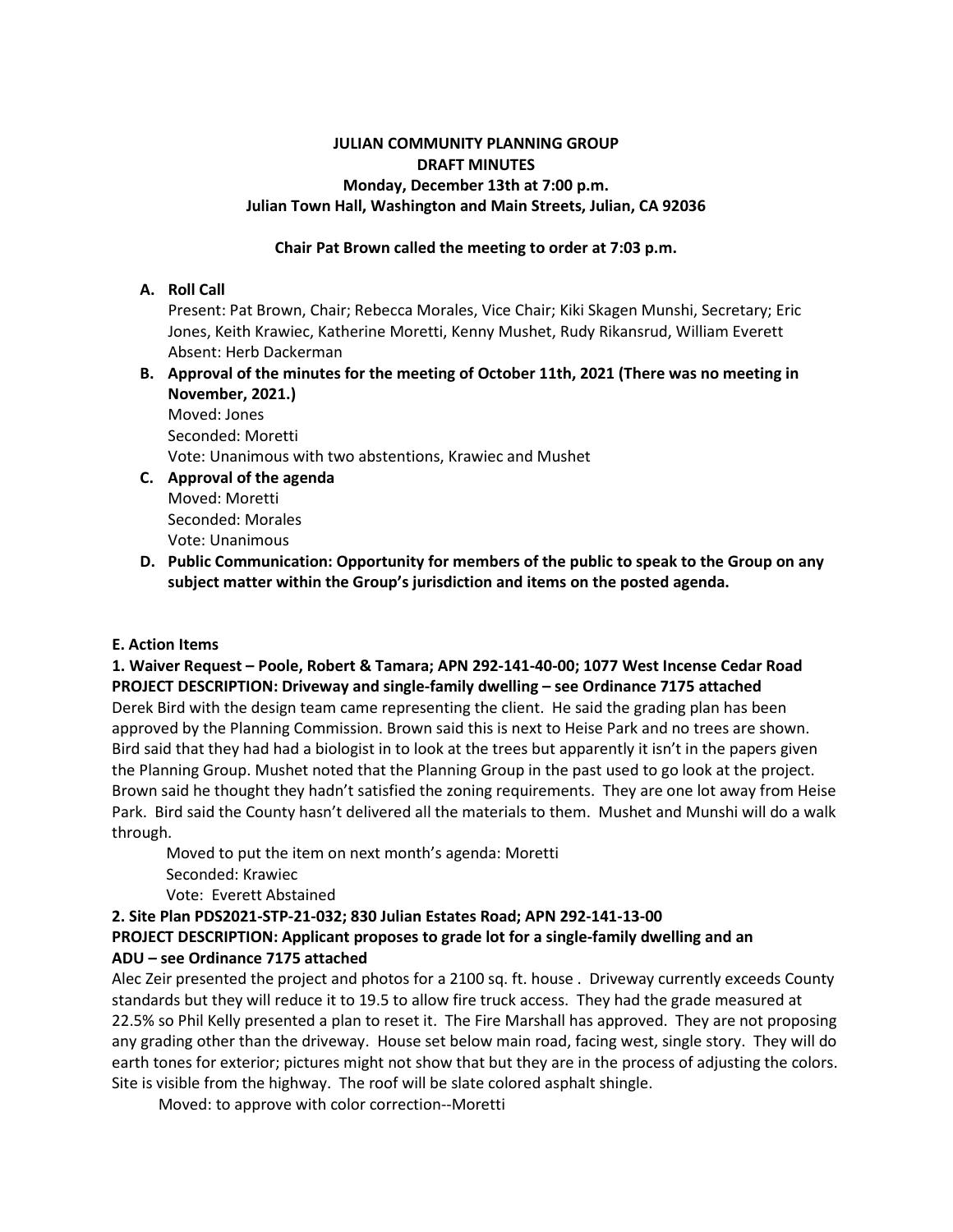Seconded: Morales

Vote: Unanimous with Mushet abstaining.

#### **3. Calico Ranch Cidery**

# **PROJECT DESCRIPTION: Applicant proposes to change from a "Boutique Winery" to a "Small Winery"**

An audience member reorted that residents have a right of way on Calico Ranch Road. In 2002 the owners in that area created a road association with purpose of managing the road. The residents collect money and use it to buy road base and they take care of the road. Everyone except Conrad Young has been part of road association so for past 18 years everyone else has done the work. Now Calico has asked perhaps to expand the parking lot to allow events. Some time back the winery asked for an events center, a building without toilets, etc., but there was pushback so the plan was dropped. Then he put the cidery on the side of the road, it doesn't affect anyone who lives in the area but if he puts a parking area off Calico Ranch Road it would be a problem.

Morales moved to postpone this item until we have more information on where the parking would go, a traffic study done, and have they notified residents and we ascertain whether they can they have this on a private road.

Seconded: Rikansrud

Vote: Unanimous

#### **4. Cell Tower**

#### **PROJECT DESCRIPTION: Applicant requests to extend permit on the Pine Hills cell tower**

Movedto approve: Jones Seconded: Krawiec Vote: Unanimous

#### **5. Cal Trans – Eva Hatch proposes a walkway from the High School to town**

Eva said on last meeting wasn't an action item. Munshi moved we write a letter to Caltrans Moretti seconded Vote:Unanimous

### **6. PLDO Funding – More sites are requested by the County**

Decided that would put this on the next meeting. Need more information

#### **7. Open Seat on JCP**

Romulus Smith, in pharmaceuticals and local resident Barbara Nigro presented themselves as candidates. Board voted for Barbara Nigro

#### **8. Redistricting Maps for San Diego County**

Munshi said that plan was amended at the last minute to accommodate the inhabitants of El Cajon and Julian has ended up being divided from Santa Ysabel, some of Wynola, Banner north of the grade and all of the desert.

**9. MSCP** Bill Everett said he would draft a letter on this topic. Moved that this be done: Moretti Seconded: Morales

#### **F. Group Business – Information and Reports**

### **1. Whole House Generator Program – Rudy Rikansrud; SDG&E**